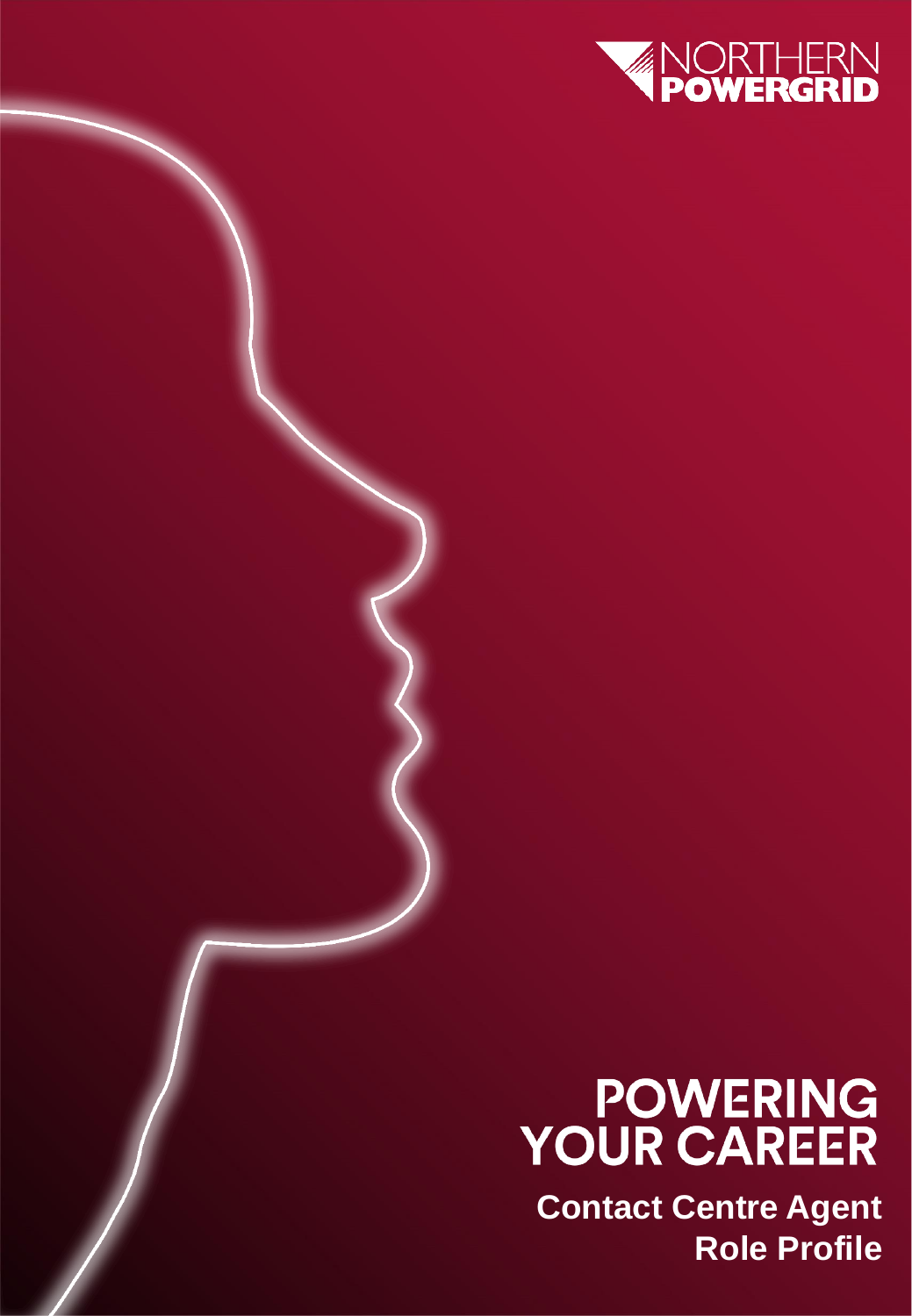

**Contact Centre Agent Location:** Penshaw, Houghton le Spring **Directorate:** Customer Service

Do you want to help power your career and be part of an evolving energy industry?

The energy industry is advancing with investment in smart technology innovation and Northern Powergrid, as the company responsible for powering everyday life for 8 million customers across 3.9 million homes and businesses in the North East, Yorkshire and northern Lincolnshire, is at the forefront of delivering a power network that meets the region's needs, now and in the future.

Our vision is to be the best energy company in serving our customers whilst delivering sustainable energy solutions as we support the region's drive towards **[net zero](https://www.youtube.com/watch?v=IKe8PqM36qs)** emissions.

We have exciting and rewarding **part time opportunities** for customer service professionals to join our **award-winning Contact Centre based in Penshaw, Houghton le Spring**.

We're looking for people with a **Customer First** mind-set to provide a professional, quality service to our customers as we strive to continually deliver a consistent **10 out of 10 experience** for all of our customers.

If you have the **enthusiasm and ability** to deliver an outstanding customer experience, we will support you with the rest. Our contact centre agents are at the very heart of our business – they really are **Team Powergrid**!

We are passionate about supporting the community we live and work in providing fantastic career opportunities, in an industry which is growing as we support our customers on their journey to net zero.

In return we offer a competitive **salary between £18,830 and £21,827** as well as fantastic career prospects and a great benefits package including:

- Enrolment in our Pension Scheme with a generous company contribution
- Variety of shifts available including core hours with flexible start and finish time, fixed of flexible shifts, compressed hours into a shorter week
- Generous shift allowance for unsociable hours
- Free onsite car parking and great public transport links
- Annual leave of 25 Days, increasing with length of service in addition to Bank Holidays
- Fully supported and structured training programme
- Recently refurbished purpose designed office
- Potential for overtime at excellent rates
- Reward and recognition scheme
- Employee benefits package including free tickets to local tourist attractions

#### **Key Responsibilities**

- Deliver excellent customer experience in line with the company's Quality Framework
- Act as the primary point of contact for our customers, providing advice and guidance through a variety of channels; primarily telephone, but also including email, SMS text and social media
- Take ownership of all contacts, including enquiries and complaints, and use initiative to develop practical solutions to resolve customer enquiries
- **Craft Mate** Input quality and accurate information into core IT systems, to enable colleagues to respond to our customers with a resolution in a timely manner
- **Recruitment 2021** Liaise with internal departments and external companies to ensure a seamless and consistent service for our customers